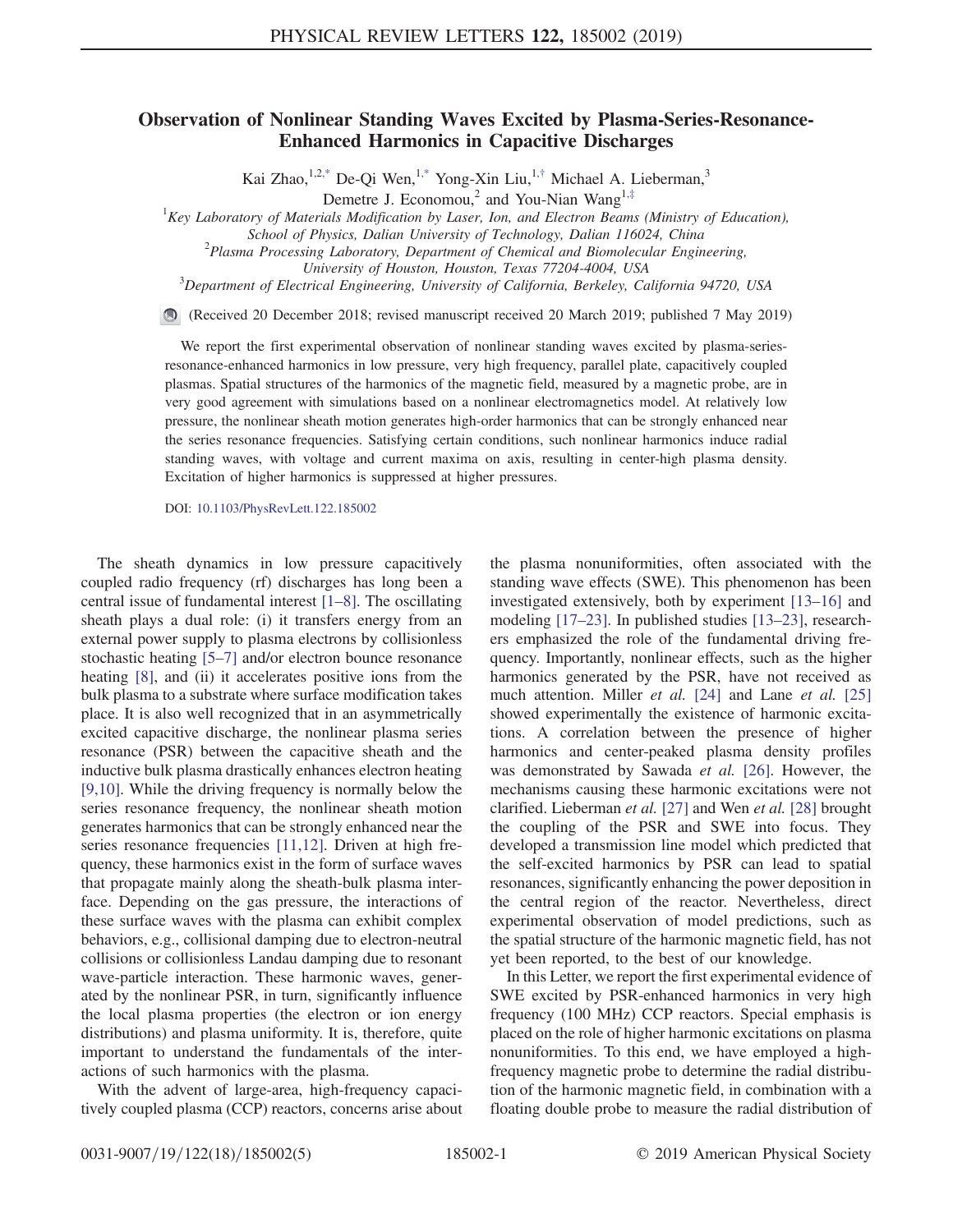ion (plasma) density. The measured harmonic magnetic field was used to validate a nonlinear electromagnetics model, which in turn was used to uncover the underlying physics.

Experiments were performed in a cylindrical CCP reactor [\[13,14\]](#page-4-8), with an inner diameter of 28 cm, containing two stainless steel parallel disk electrodes, 21 cm in diameter, separated by 3 cm. An argon plasma was powered by a  $13.56/60/100$  MHz sinusoidal voltage applied to the bottom electrode, while the top electrode and the chamber wall were grounded. The double probe has been described elsewhere [\[29\]](#page-4-15). A detailed description of the B-dot probe and validation of the measurements are given in Ref. [\[30\]](#page-4-16). To quantitatively determine the harmonic magnetic field strength, the B-dot probe was absolutely calibrated using a Helmholtz coil over the frequency range 2–200 MHz. The time-domain signal detected by the B-dot probe was transformed into the frequency domain via a fast Fourier transform, giving all harmonics of the magnetic field.

To bring the effect of harmonics into clearer focus, we employed a nonlinear electromagnetic radial transmission line model [\[27,28\]](#page-4-13) of a highly asymmetric cylindrical discharge. The discharge was driven at  $r = R$  by a voltage source  $V_{\text{rf}} = V_0 \cos \omega t$  having resistance  $R_s$ , through a blocking capacitor  $C_b$ . We assumed a cold bulk plasma with a uniform density  $n_e$ . The collisionless skin depth  $\delta_p$ was assumed to be much larger than the plasma thickness d, and the sheath thickness s was assumed to be small compared to the interelectrode gap l. The experimental CCP reactor was geometrically highly asymmetric, as the effective grounded electrode area was much larger than the powered electrode area. Thus, a dc self-bias  $-V_b$  was established on the powered electrode. With a single high voltage sheath (over the powered electrode), radially propagating modes are excited [\[27\]](#page-4-13),

$$
\frac{1}{r}\frac{\partial}{\partial r}\left(r\frac{\partial V}{\partial r}\right) = \mu_0 l \frac{\partial J}{\partial t},\tag{1}
$$

where  $V$  is the rf voltage of the top (grounded) electrode with respect to the bottom (powered) electrode,  $\mu_0$  is the vacuum permeability, and  $J$  is the total axial current density. Furthermore, a Neumann boundary at  $r = 0$  and Dirichlet boundary at  $r = R$  were imposed, respectively.

The current balance equation and the electron momentum balance equation are

$$
\frac{\partial \Sigma}{\partial t} = J - J_{i0} + J_{e0} e^{-V_s/T_e}, \qquad \Sigma > 0, \tag{2}
$$

$$
\frac{\partial J}{\partial t} = \frac{e^2 n_e}{md} (V + V_b - V_s) - \nu J,\tag{3}
$$

where  $\partial \Sigma/\partial t$  is the displacement current,  $J_{i0} = e n_e u_B$  is the ion current,  $J_{e0} = en_e v_e/4$  is the electron random

<span id="page-1-0"></span>

FIG. 1. Experimental data (points) and simulation predictions (lines) for discharges driven at 13.56 MHz (left) and 100 MHz (right) at 3 Pa, for a fixed power of 80 W: radial distributions of the harmonic magnetic field  $B_{\omega,n}$  (a),(b), the harmonic voltage  $V_n$ (c),(d), and the harmonic current  $J_n$  (e),(f). All harmonic amplitudes  $(n = 1-5)$  are normalized to the radial maxima  $[B_{\varphi,n,\text{max}}, V_{n,\text{max}}, \text{ and } J_{n,\text{max}} \text{ (see Table I)}]$  $[B_{\varphi,n,\text{max}}, V_{n,\text{max}}, \text{ and } J_{n,\text{max}} \text{ (see Table I)}]$  $[B_{\varphi,n,\text{max}}, V_{n,\text{max}}, \text{ and } J_{n,\text{max}} \text{ (see Table I)}]$  to obtain a clearer view of the harmonic structures.

thermal current,  $T_e$  is the electron temperature, m is the electron mass, and  $\nu$  is the effective electron collision frequency, with  $u_B$  the Bohm speed and  $v_e$  the mean electron thermal velocity. A good fit between the timevarying sheath voltage  $V_s$  and the time-varying sheath surface charge density  $\Sigma$  for a Child law sheath is  $V_s = K\Sigma^{1.681}$ , with a Child law factor K as given in Ref. [\[31\]](#page-4-17).

To shed light on the behavior of higher harmonics, spatially resolved measurements of the harmonic (azimuthal) magnetic field  $B_{\varphi,n}$  were performed. Experimentally measured radial distributions of  $B_{\varphi,n}$  (n = 1–5) for discharges driven at 13.56 and 100 MHz are shown in Figs. [1\(a\)](#page-1-0) and [1\(b\),](#page-1-0) respectively. At 13.56 MHz, all harmonics exhibit a similar feature:  $B_{\varphi,n}$  is minimum at the center  $(r = 0)$  and increases approximately linearly towards the edge  $(r = R)$ [Fig. [1\(a\)\]](#page-1-0). Assuming azimuthal symmetry and applying Ampere's law,  $dB_{\varphi,n}/dr$  is proportional to the axial current  $J_n$ . The linear increase in  $B_{\varphi,n}$  with radius reflects a radially uniform current  $J_n$  flowing in the interelectrode space [Fig. [1\(e\)\]](#page-1-0). At 100 MHz, a similar near-linear increase in  $B_{\varphi,n}$  versus radius can be identified for the fundamental frequency  $(n = 1)$ , shown in Fig. [1\(b\).](#page-1-0) For higher harmonics, there is a maximum in  $B_{\varphi,n}$  between the center and edge. On the rising edge of  $B_{\varphi,n}$ ,  $dB_{\varphi,n}/dr$  decreases with radius, corresponding to a substantial reduction of  $J_n$ . In other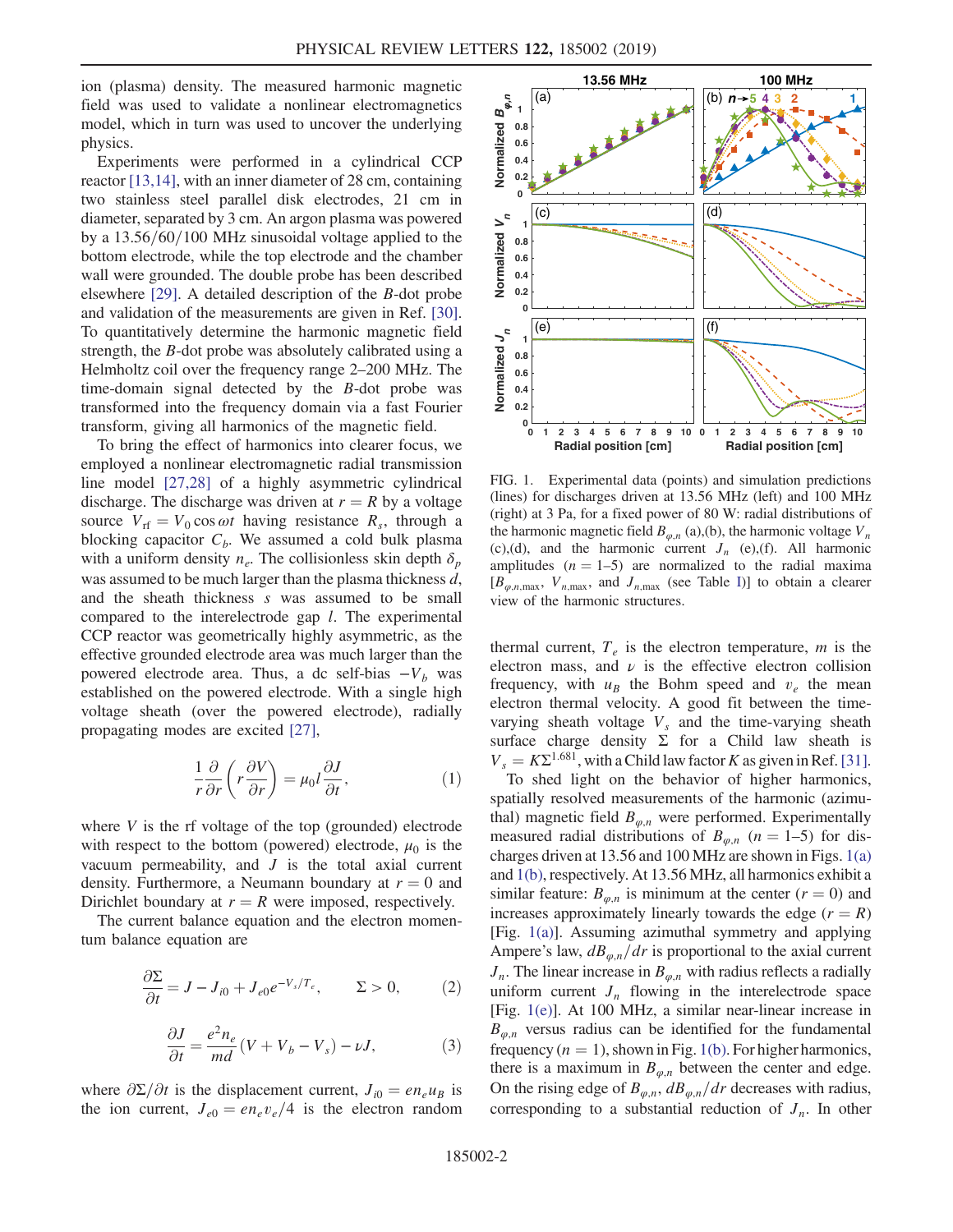| $f$ (MHz)                                          | 13.56 |     |     |     |     | 100  |      |              |                       |                |
|----------------------------------------------------|-------|-----|-----|-----|-----|------|------|--------------|-----------------------|----------------|
| Harmonic order $n$                                 |       |     |     |     |     |      |      |              |                       |                |
| $B_{\varphi,n,\text{max}}$ (Exp.) $(\mu \text{T})$ | 3.2   | 0.9 | 0.5 | 0.2 | 0.2 | 22.8 | 16.4 | $\cdots^{a}$ | $\ldots$ <sup>a</sup> | . <sup>a</sup> |
| $B_{\varphi,n,\text{max}}$ (Sim.) $(\mu \text{T})$ | 2.5   | 0.8 | 0.5 | 0.4 | 0.3 | 30.7 | 10.8 | 3.2          | 0.7                   | 0.2            |
| $V_{n,\text{max}}$ (Sim.) (V)                      | 400.8 | 0.8 | 0.5 | 0.5 | 0.6 | 94.1 | 37.6 | 11.2         | 3.0                   | 0.7            |
| $J_{n,\text{max}}$ (Sim.) (mA/cm <sup>2</sup> )    | 4.9   | 1.6 | 1.0 | 0.8 | 0.7 | 63.5 | 51.6 | 19.4         | 5.1                   | 1.3            |

<span id="page-2-0"></span>TABLE I. Radial maxima of the physical quantities for the first five harmonics in argon discharges driven at 13.56 and 100 MHz. Other discharge conditions are the same as in Fig. [1.](#page-1-0)

<sup>a</sup>Absolute calibration of the B-dot probe at frequencies higher than 200 MHz was limited by the instrumental bandwidth.

words, the higher-order harmonic currents are mainly concentrated near the center [Fig. [1\(f\)](#page-1-0)], which is attributed to the nonlinear standing waves excited by higher harmonics. The measured radial profiles of  $B_{\varphi,n}$  are closely reproduced by simulations [Figs.  $1(a)$  and  $1(b)$ ]. Discrepancies in the absolute magnitude of  $B_{\varphi,n}$ , shown in Table [I](#page-2-0), could be due to neglect of external circuit in the model [\[32\]](#page-4-18) and/or a small difference between the measured voltage and the actual voltage applied on the electrode edge.

Figures [1\(c\)](#page-1-0) and [1\(d\)](#page-1-0) and Figs. [1\(e\)](#page-1-0) and [1\(f\)](#page-1-0) show, respectively, simulation results of the radial distributions of the harmonic voltage  $V_n$  and harmonic current  $J_n$ . As expected, for the first five harmonics in the 13.56 MHz case, both  $V_n$  and  $J_n$  exhibit a relatively uniform distribution. Although the radial edge-to-center voltage ratio,  $h_V = V_n(R)/V_n(0)$ , decreases with n, the resulting plasma density is quite uniform at 13.56 MHz [Fig. [2\(a\)\]](#page-2-1). This is because of weak harmonic excitations by PSR (Table [I\)](#page-2-0); hence the discharge is actually dominated by the fundamental frequency.

In contrast, the case of 100 MHz is more involved. For  $n = 1$ , a paraboliclike radial profile of  $V_n$  is found [Fig. [1\(d\)\]](#page-1-0), where the edge-to-center voltage ratio  $h_V$  is approximately 0.6, corresponding to a weak SWE. A stronger SWE, with more remarkable center-peaked distribution of  $V_n$  ( $h_V \approx 0.1$ ), can be evidently observed for  $n = 2$ . For  $n = 3$ ,  $V_n$  experiences a rapid decline with radius, followed by a moderate rise, going through a valley corresponding to the first node of a standing wave. The distance from the node to the electrode center  $R_1$ satisfies  $k_p R_1 = \chi_{01}$ , where  $\chi_{01} = 2.405$  is the first zero of

<span id="page-2-1"></span>

FIG. 2. Measured radial distributions of plasma density in an argon discharge (a) at different driving frequencies (3 Pa, 80 W) and (b) at different pressures (100 MHz, 80 W).

the zero-order Bessel function of the first kind,  $J_0(\chi)$ , and  $k_p$  is the wave number in the plasma. The wavelength in the plasma  $\lambda_p = 2\pi/k_p$  is thus estimated to be about 0.2 m, 5 times shorter than the vacuum wavelength  $\lambda_0$ . The node position gradually shifts towards the electrode center with increasing  $n$ , due to the decreasing wavelength as n increases. Our simulations reveal an abrupt jump in the voltage phase in the vicinity of each node, corresponding to a voltage reversal.

For given *n*, the distribution of  $J_n$  [Fig. [1\(f\)\]](#page-1-0) resembles that of  $V_n$ , but exhibits a shorter distance from the node position to the axis. For  $n = 5$ , a second node occurs in the interelectrode space, with the current phase reversing twice as a function of r (see Supplemental Material [\[30\]](#page-4-16)). The values of  $J_{n,\text{max}}$  for different harmonics, shown in Table [I,](#page-2-0) highlight the importance of the first three harmonics, whereas the higher harmonics are less than 10% of the fundamental.

Experimentally measured radial distributions of plasma density for three driving frequencies (13.56, 60, 100 MHz) at 3 Pa are shown in Fig. [2\(a\).](#page-2-1) Higher driving frequency yields higher plasma density, due to reduced ion bombardment energies and more efficient electron heating through faster sheath oscillations. More importantly, center-high plasma density nonuniformities are clearly identified with increasing frequency. Results presented thus far demonstrate the important role of higher harmonics (especially the second harmonic), which produce maximum currents on axis, significantly contributing to the center-high plasma density. In the following, we will analyze the mechanisms causing the plasma nonuniformities based on the spatiotemporal dynamics of the sheath.

Figures [3\(a\)](#page-3-0) and [3\(b\)](#page-3-0) present simulation results of the sheath thickness s versus radius in eight equally spaced times over one rf cycle at 13.56 and 100 MHz. To elucidate the sheath motion, we also present the corresponding waveforms of the total discharge voltage V and total current density J, at both the electrode center and edge, as shown in Figs.  $3(c)$  and  $3(d)$ . For both frequencies, stronger current oscillations occur at the center than the edge, as a consequence of the SWE. At 13.56 MHz, the difference in the waveform of J, between the center and edge, mainly lies in the higher harmonics, since only short wavelengths can contribute to the SWE. Because of the fact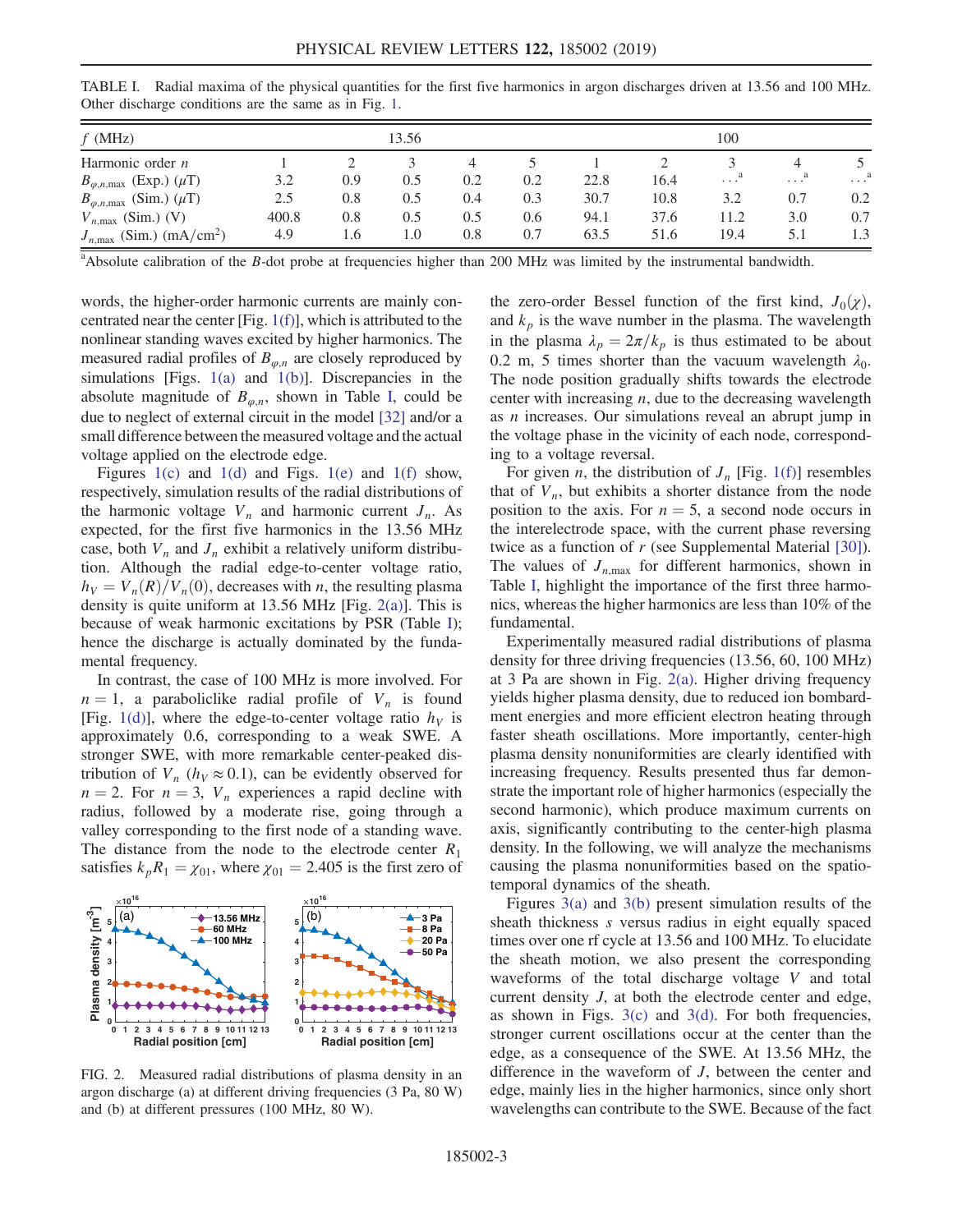<span id="page-3-0"></span>

FIG. 3. Simulation results for discharges driven at 13.56 MHz (left) and 100 MHz (right) at 3 Pa, for a fixed power of 80 W. (a),(b) Sheath thickness s versus radius in eight equally spaced times over one rf cycle. (c),(d) Waveforms of the total discharge voltage  $V$  (dash-dotted lines) and total current density  $J$  (solid lines) at the electrode center  $(r = 0)$  and edge  $(r = R)$ , over one rf cycle.

that the PSR allows a discharge to be sustained with a small voltage, while exhibiting a relatively large current, the difference in the waveform of  $V$  is much smaller than that of J. The constancy of the V waveforms as a function of radius leads to nearly identical sheath thickness versus radius, as illustrated in Fig. [3\(a\)](#page-3-0).

In contrast, at  $100$  MHz, the waveform of  $V$  varies distinctly with radius [Fig. [3\(d\)\]](#page-3-0). First, the phase of each harmonic wave varies significantly as the surface wave propagates from the radial edge to the center. Second, most of the harmonics are enhanced at the center due to significant SWE, resulting in a higher voltage at the center than at the edge. On the other hand, the dc bias on the conductive electrode is constant. Therefore, the sheath collapses to a somewhat smaller thickness at the center than at the edge [Fig. [3\(b\)](#page-3-0)]. A higher voltage, a thinner sheath and a higher speed of sheath motion prevail at the center, contributing to a center-high plasma density at 100 MHz, as shown in Fig. [2\(a\).](#page-2-1)

The radial nonuniformities in the voltage amplitude, sheath thickness, and plasma density, at 100 MHz, can be interpreted by the nonlinear coupling between the PSR and the spatial wave resonance (SWR). In geometrically asymmetric discharges, PSR will occur between the sheath capacitance  $C_s = \epsilon_0/s$  and the bulk plasma inductance  $L_p = (l - s)/\epsilon_0(\omega_p^2 - \omega^2)$  near the so-called series resonance frequency,

$$
\omega_{\rm PSR} = \frac{1}{\sqrt{L_p C_s}} = \left(\frac{s}{l}\right)^{1/2} \omega_p,\tag{4}
$$

<span id="page-3-1"></span>where  $\omega_p = (e^2 n_e/\epsilon_0 m)^{1/2}$  is the electron plasma frequency, with  $\epsilon_0$  being the vacuum permittivity. Although in general  $\omega_{PSR} > \omega$ , the expanding or collapsing sheath allows  $\omega_{PSR}$  to sweep across multiples of the fundamental frequency, consequently exciting a series of higher harmonics,  $N\omega = \omega_{PSR}$  [\[27\].](#page-4-13)

The wave number of radially propagating surface waves in the discharge is  $k = (l/s)^{1/2} \omega_{sw}/c$ , where  $\omega_{sw}$  is the surface wave frequency and  $c$  is the speed of light. Satisfying the condition that the half-wavelength of the surface wave  $\pi/k$  becomes comparable to or smaller than the electrode diameter, one can observe a pronounced SWR at  $k = \chi_{0m}/R$ , where  $\chi_{0m}$  is the *mth* zero of  $J_0(\chi)$ . Then we obtain the SWR frequency,

$$
\omega_{\text{SWR}} = \left(\frac{s}{l}\right)^{1/2} \frac{\chi_{0m}c}{R}.\tag{5}
$$

Thus, in the presence of an expanding or collapsing sheath,  $\omega_{\text{SWR}}$  sweeps across multiples of the fundamental frequency, yielding the excitation of SWR at harmonic frequencies,  $M\omega = \omega_{\text{SWR}}$ . Typically, a strong coupling between the PSR and SWR occurs at  $N = M$ . Reinspecting the radial distribution of  $V_n$  in Fig. [1](#page-1-0) and the harmonic amplitudes in Table [I,](#page-2-0) one notices that in the 100 MHz case, the second-harmonic standing wave excitation is predominant, implying a strong coupling at  $N = M = 2$ . Interestingly, in the 13.56 MHz case, several weak SWRs induced by the high-order harmonics within the range of  $15 < N = M < 29$  were also found (see Supplemental Material [\[30\]\)](#page-4-16).

It is not surprising to conclude that the higher harmonics excited by PSR will induce significant SWR under certain conditions. This also implies a positive feedback between PSR and SWR in affecting the plasma uniformity, i.e., the center-high fundamental-frequency voltage dominated by SWR allows the oscillating sheath boundary to traverse a larger distance at the electrode center, which in turn generates higher harmonics [Eq. [\(4\)\]](#page-3-1), enhancing the voltage on axis, leading to worse plasma nonuniformities. This sequence can be, nevertheless, interrupted by increasing gas pressure. Measured radial distributions of harmonic magnetic field strength at different pressures (3–50 Pa) are shown in Fig. [4](#page-4-19). Again, a good agreement between experiment and simulation is seen. The higher harmonics decay dramatically with pressure, resulting in improved plasma uniformity [Fig. [2\(b\)\]](#page-2-1). At higher pressures, the SWE at the fundamental frequency is damped, due to more frequent electron momentum transfer collision with the background gas, giving rise to a weaker initial excitation of nonlinear harmonics. This, combined with a temporally faster decay at higher pressures [\[28\]](#page-4-14), primarily explains the suppression of higher harmonics with increasing pressure (Fig. [4](#page-4-19)), which also yields lower plasma density [Fig. [2\(b\)](#page-2-1)].

In conclusion, we investigated the nonlinear standing waves excited by PSR in very high frequency (100 MHz) CCP reactors. At low pressure, higher harmonics enhanced by PSR were found to induce SWRs, with voltage and